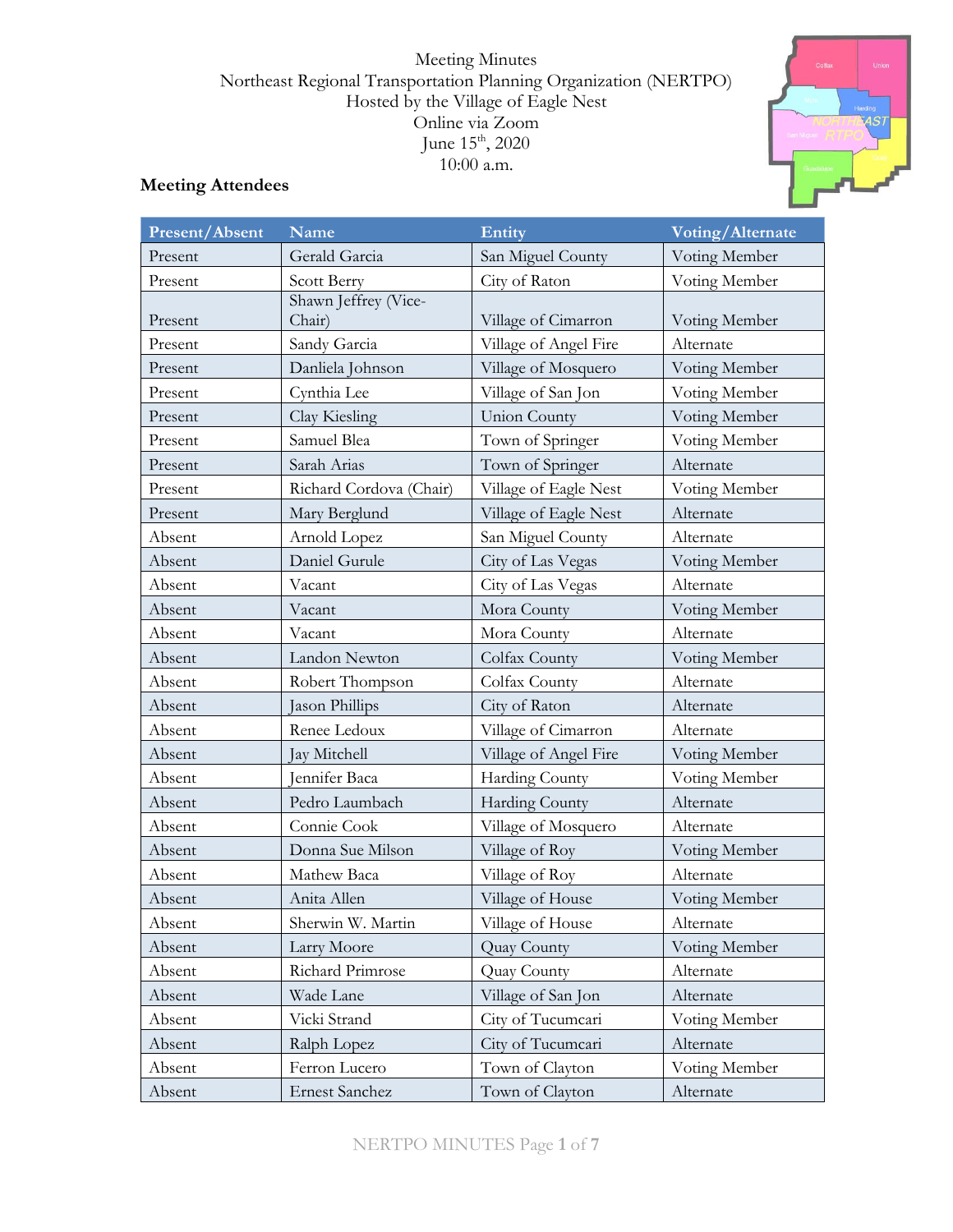| Absent | <b>Brandy Thompson</b> | Union County           | Alternate     |         | Union |
|--------|------------------------|------------------------|---------------|---------|-------|
| Absent | Lee Dixon              | Village of Des Moines  | Voting Member |         |       |
| Absent | Scott Warner           | Village of Des Moines  | Alternate     | Harding | XAST  |
| Absent | Telesfor Benavidez     | Village of Pecos       | Voting Member |         |       |
| Absent | None                   | Village of Pecos       | Alternate     |         |       |
| Absent | Diane Brown            | Village of Folsom      | Voting Member |         |       |
| Absent | Mike Schoonover        | Village of Folsom      | Alternate     |         |       |
| Absent | Mignon Saddoris        | Village of Grenville   | Voting Member |         |       |
| Absent | Lynn Wiseman           | Village of Grenville   | Alternate     |         |       |
| Absent | Scott Parnell          | Village of Logan       | Voting Member |         |       |
| Absent | Russel Feerer          | Village of Logan       | Alternate     |         |       |
| Absent | Vacant                 | City of Santa Rosa     | Voting Member |         |       |
| Absent | Vacant                 | City of Santa Rosa     | Alternate     |         |       |
| Absent | Ken Flores             | Guadalupe County       | Voting Member |         |       |
| Absent | Monica Abeyta          | Guadalupe County       | Alternate     |         |       |
| Absent | Don Flynn              | Village of Maxwell     | Voting Member |         |       |
| Absent | Joanna Taylor          | Village of Maxwell     | Alternate     |         |       |
| Absent | Laudente Quintana      | Village of Wagon Mound | Voting Member |         |       |
| Absent | Nora Sanchez           | Village of Wagon Mound | Alternate     |         |       |

State Agency and Planners Present:

Joseph Moriarty, AICP – NMDOT Planning Division John Herrera – NMDOT District IV Samantha Sandoval – NMDOT District IV, LGRF Coordinator Steve Fischer – NCNMEDD Transportation Planner Vincent M. Soule – EPCOG Planner Lesah R. Sedillo – NCNMEDD Community Development Director

#### Guests:

Carmela Manzari – NM Finance Authority, Regional Finance Manager John Barkley – City of Santa Rosa Richard Runyon – Dennis Engineering Company

#### **I. Call to Order**

The Meeting was called to order at 10:07 AM by Chairman Richard Cordova.

#### **II. Pledge of Allegiance/New Mexico State Flag**

#### **III. Welcome**

Chairman Cordova welcomed everyone to the NERTPO Meeting. Individual introductions were conducted by all in attendance.

#### **IV. Approval of Agenda**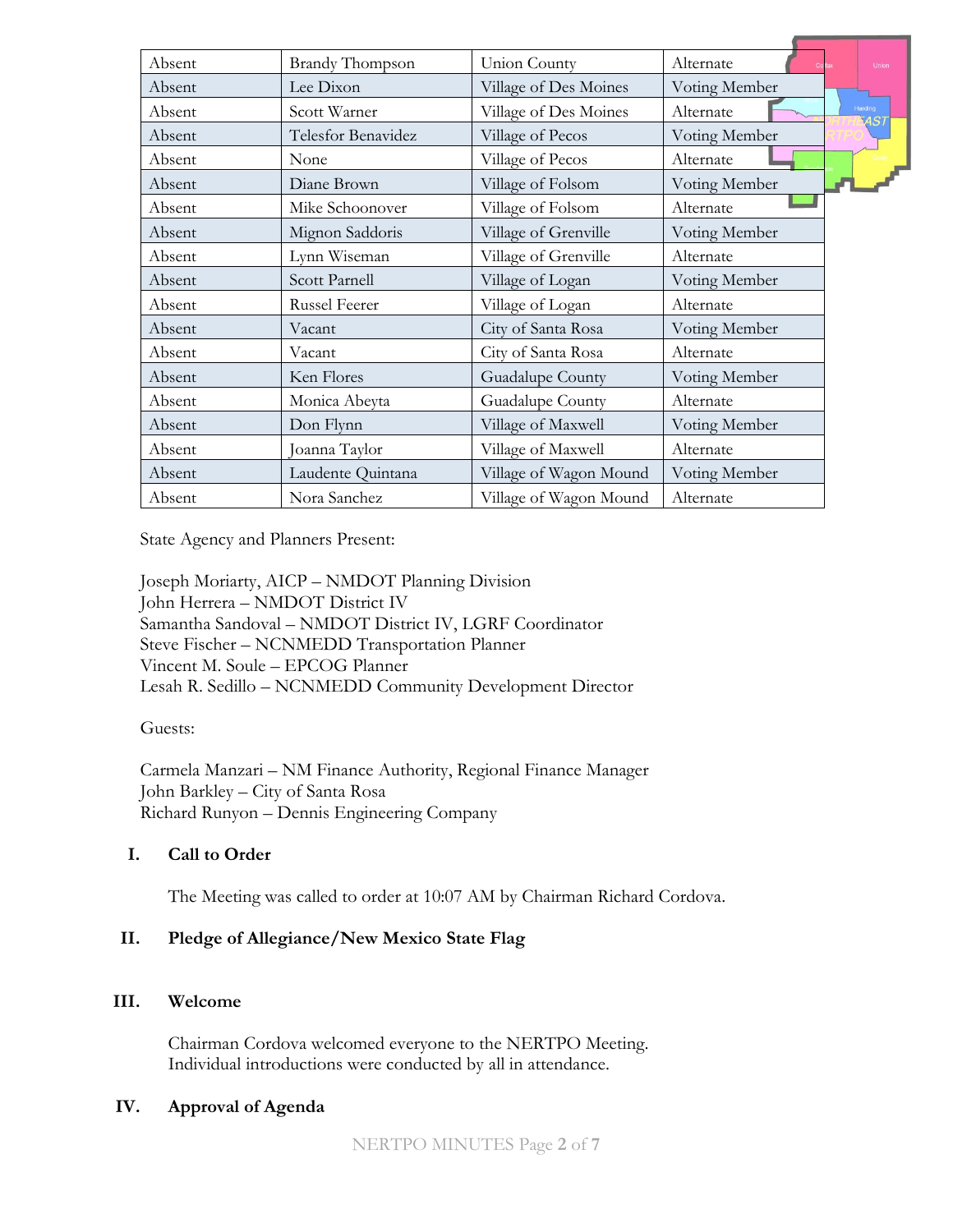Motion to accept the agenda as presented: Jason Phillips – City of Raton Second: Samuel Blea – Town of Springer With all voting in the affirmative, MOTION CARRIES.



**V. Approval of Minutes** (February – Clayton, NM; Union County)

Motion to accept the minutes with the correct spelling of Shawn Jeffrey's name: Samuel Blea – Town of Springer Second: Jason Phillips – City of Raton With all voting in the affirmative, MOTION CARRIES.

# **VI. NMDOT District Four Update/ NMDOT Staff** (Mr. David Trujillo-District Four Engineer and Staff)

Mr. Joe Moriarty offered the following updates:

- The Planning Bureau is now the Planning Division
- There is a new Multimodal Bureau
- The Regional Work Programs (RWPs) are in the works. These RWPs fund the administration of RTPOS
- A Notice to Proceed should be release for Federal Fiscal Years (FFYs) 2021-2022
- 2045 Plan updates for the state will continue virtually. The virtual workshops should be released for either the week of July  $13^{\text{th}}$  or July  $20^{\text{th}}$ .

Ms. Samantha Sandoval asked that agreements be submitted as soon as possible. Projects should be fully executed by July. Road verifications have been completed.

# **VII. Approval of the Bylaws** (NERTPO Planner/Members)

Planners presented updates to the bylaws that included an edit acknowledging the effects of public health orders on the meetings of the RTPO.

Motion to approve the bylaws as presented: Cynthia Lee – Village of San Jon Second: Gerald Garcia – San Miguel County With all voting in the affirmative, MOTION CARRIES.

# **VIII. Resolution 2020-03: Approval of Open Meetings** (NERTPO Planners/Members)

Motion to accept Resolution 2020-03 as presented: Jason Phillips – City of Raton Second: Vice-Chairwoman Shawn Jeffrey – Village of Cimarron With all voting in the affirmative, MOTION CARRIES.

### **IX. Resolution 2020-04: Approval of Regional Work Plans** (NERTPO Planners/Members)

EPCOG and NCNMEDD presented their individual work plans and spoke to some changes such as the Census task. These work plans will be part of the agreement between the Council of Governments and NMDOT to assist with the NERTPO region.

Motion to accept Resolution 2020-04 as presented: Jason Phillips – City of Raton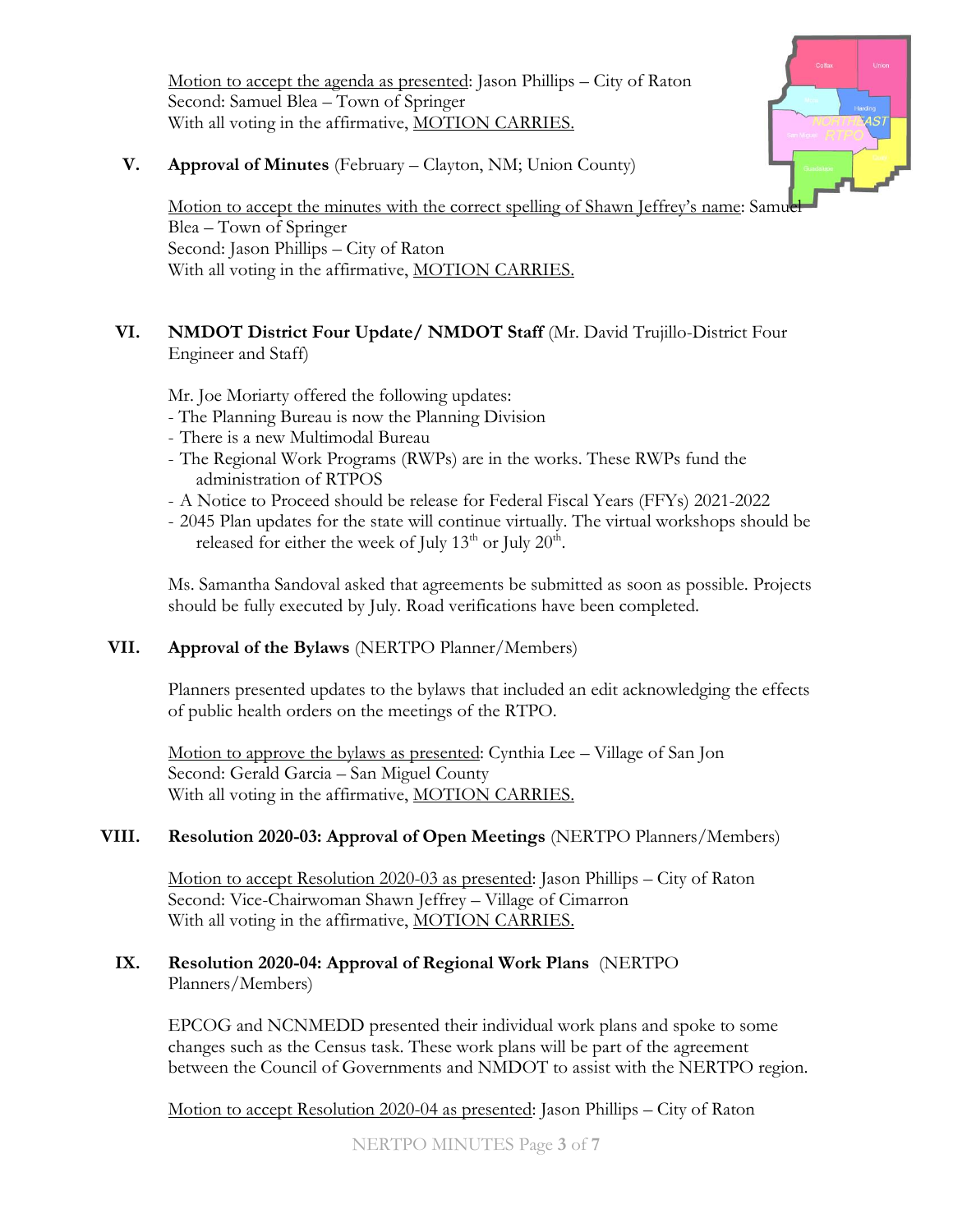Second: Vice-Chairwoman Shawn Jeffrey – Village of Cimarron With all voting in the affirmative, MOTION CARRIES.

## **X. Resolution 2020-05: Approval of Formal Amendment** (EPCOG)

Motion to accept Resolution 2020-05 as presented: Cynthia Lee – Village of San Jon Second: Mary Berglund – Village of Eagle Nest With all voting gin the affirmative, MOTION CARRIES.

### **XI. Discussion/Action: Regional Transportation Plan Updates** (NERTPO Planners)

Timeline and presentation on data sources were presented to the members. There will be more to discuss on the data source for the updates.

There is hope that the virtual settings will allow for small focus groups.

Comprehensive Economic Development Strategies of the Council of Governments and local plans should be utilized to help update the plan.

A conference call between the planners, NMDOT, the Chairman, and Vice-Chairwoman will be held after the meeting to discuss further actions to present to the board.

Motion to proceed with the Regional Transportation Plan updates as presented: Jason Phillips – City of Raton Second: Vice-Chairwoman Shawn Jeffrey – Village of Cimarron With all voting in the affirmative, MOTION CARRIES.

#### **XII. Discussion**: Project Status update (Local Government Members)

The City of Raton indicated that the have a MAP project to begin after the  $4<sup>th</sup>$  of July that amounts to about \$250,000. A Transfer station project has started and will take about 8 weeks to finish.

The Village of Eagle Nest indicated that a US 64 access project is complete. Fisherman Lane is to start after the 4<sup>th</sup> of July. A water trust project is in the works. The Enchanted Eagle Park improvements are to start soon.

Village of Maxwell is underway with a road project.

The Village of Cimarron has a clinic under construction. A water line project is ongoing. A road project is also ongoing.

The Village of Angel Fire stated that GO bond projects started last week. A sidewalk project is starting today. Camino Grand project is starting.

# **XIII. Update from the NERTPO Planners/Program Managers**

Mr. Steve Fischer provided the following for members:

#### **Conferences, Trainings & Webinars**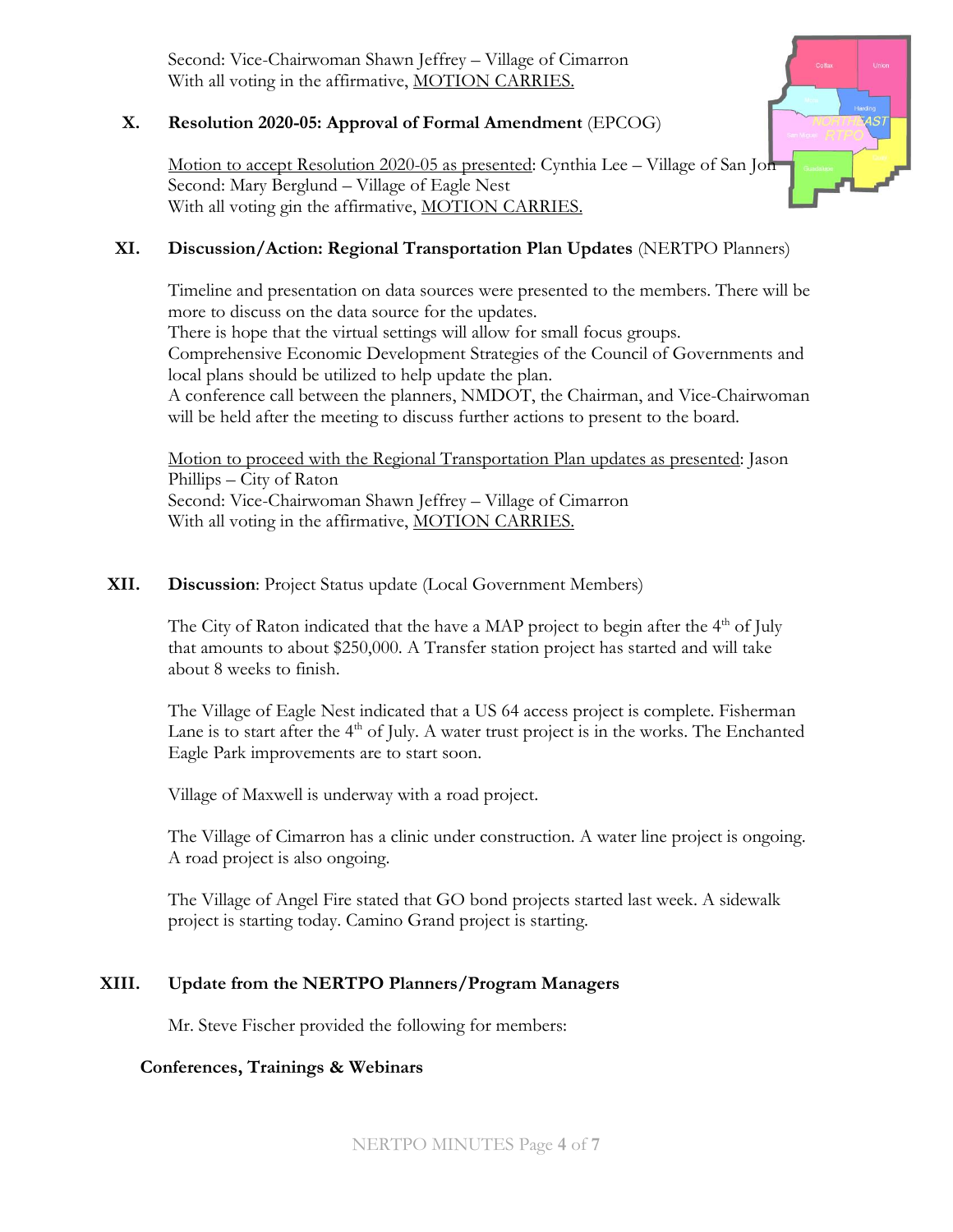- The 2020 National Transportation in Indian Country Conference Planning Committee offered guidance on the corona virus response in an update published May 1, 2020. Their corona virus update page: [https://www.nticc.org/covid-19](https://www.nticc.org/covid-19-updates) [updates](https://www.nticc.org/covid-19-updates)
- The National Regional Transportation Conference 2020 is going virtual. The meeting originally scheduled in Kansas City in late July is now being hosted online by the National Association of Development Organization (NADO) research foundation. For more information on resources, RTPO models, and latest news regarding COVID please visit ruraltransportation.org.

4S7

- Open Meetings Act/Inspection of Public Records Act Training. Currently the NM Attorney General's Office has no scheduled trainings for 2020, due to COVID restrictions. When trainings are scheduled, they are announced on the NM AG's [website.](https://www.nmag.gov/events.aspx?calCatId=ece276f71e8046f6a66d4f56a7e7e1bb&%22%20%5Cl%20%22/CalendarContent)
- 10/14-10/16, Roswell: Save the date! American Planning Association-New Mexico Chapter (APA-NM) annual conference; keep an eye on the website for updates on the conference;<http://apa-nm.org/conferences/2020-conference/>
- $10/1-10/2$ , Farmington:  $3<sup>rd</sup>$  Annual New Mexico Outdoor Economics Conference; more information, including registration, available here: <https://outdooreconomicsnm.com/>
- The National Transportation in Indian Country Conference is scheduled for August 31<sup>st</sup>- September 3<sup>rd</sup>. Registration is available online at [www.nticc.org](http://www.nticc.org/)

# **Regional Data Information and Updates, Project Compliance Requirements and New Funding Opportunities**

- New Mexico Economic Development Department's updated county profiles offer information on county level industry and workforce data, total revenue generated (broken down by industry) and percent growth or decline in target industries. NMEDD County Level Reports:<https://gonm.biz/site-selection/county-profiles/>
- $\bullet$  \*As a reminder, if you anticipate applying for a federally eligible project you must be in compliance with the following: T/LPA ADA & Title VI:
- Here is a brief review of the documents required from the LPAs:
	- o Local Public Agencies (LPAs) with fewer than 50 employees: (including parttime employees but not elected officials)
		- ADA Policy
		- To see a sample ADA policy, go to:
		- <https://www.ada.gov/pcatoolkit/chap2toolkit.htm>
		- Title VI Policy
		- To access NMDOT's Title VI Boilerplate, go to: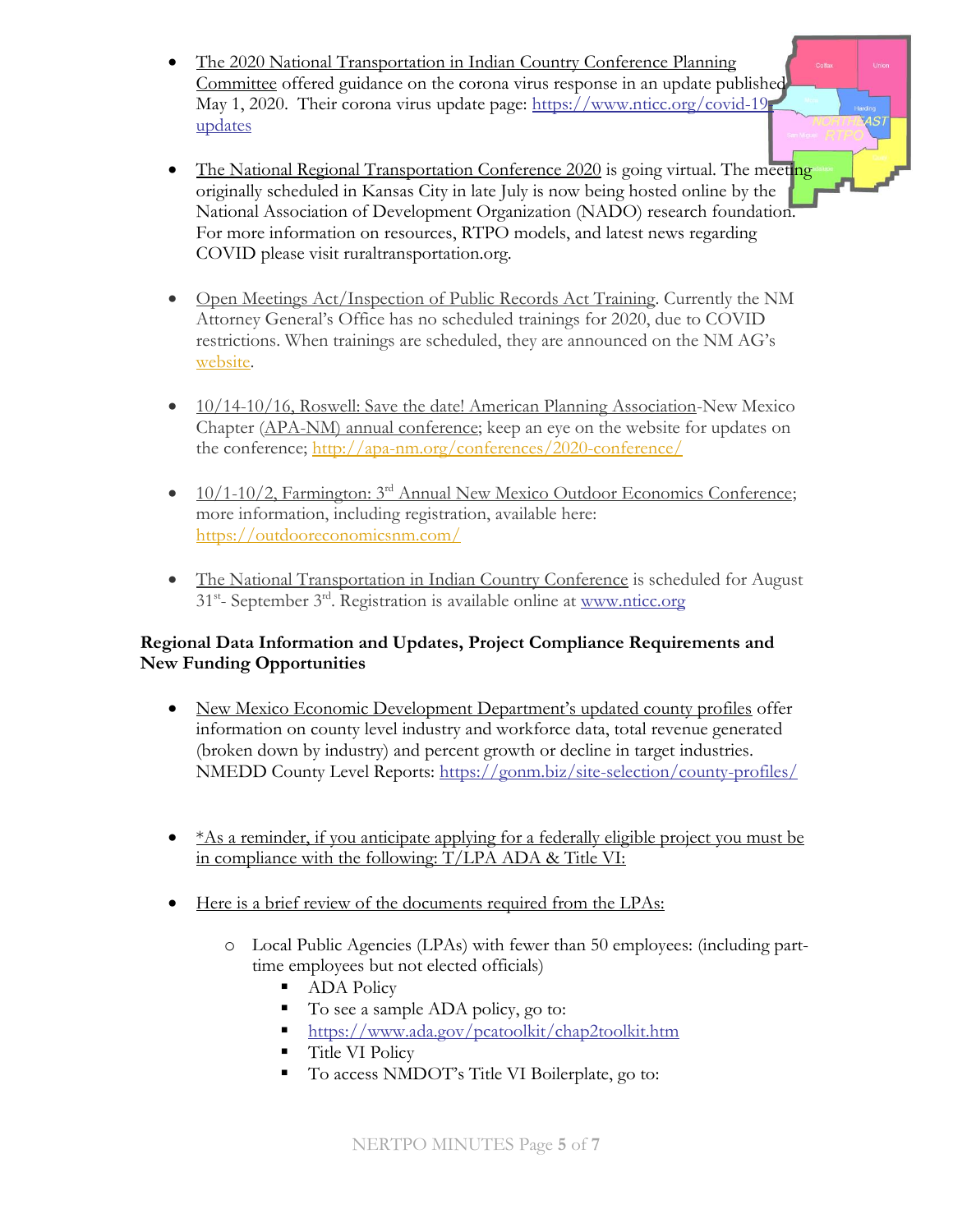- [http://dot.state.nm.us/content/dam/nmdot/OEOP/Title\\_VI\\_Boile](http://dot.state.nm.us/content/dam/nmdot/OEOP/Title_VI_Boilerplate_LGA.pdf) [rplate\\_LGA.pdf](http://dot.state.nm.us/content/dam/nmdot/OEOP/Title_VI_Boilerplate_LGA.pdf)
- **EXECUTE:** Letter certifying the LPA has fewer than 50 employees. This letter should include the names and positions of their current employees.
- o Local Public Agencies (LPAs) with 50 or more employees:
	- Title VI Policy
		- To access NMDOT's Title VI Boilerplate, go to NMDOT's website
		- ADA Transition Plan. The ADA Transition must include the following:
			- Official responsible for implementation of the Transition Plan;
			- Identification of physical barriers in the public entity's facilities that limit the accessibility of its programs or activities to individuals with disabilities;
			- Detailed description of the methods that will be used to make the facilities accessible;
			- Schedule for taking the steps necessary to upgrade access to meet ADA and Section 504 requirements;
			- Description of public involvement in development of ADA Transition Plan;
			- ADA Policy Statement
			- Identification of ADA Coordinator including contact information; and
			- Clear Complaint/Grievance Process to receive and address complaints or grievances from the public.
- SANTA FE, N.M. Applications for the Outdoor Equity Fund to support New Mexico's outdoor recreation economy opened and are available [online,](http://r20.rs6.net/tn.jsp?f=0011Vsd) Director of the Outdoor Recreation Division Axie Navas announced today. The deadline to apply is August 1, 2020.
- **Special Legislative Session will begin next Thursday**

Ms. Lesah Sedillo indicated that the special session is coming up on Thursday. Ms. Sedillo indicated a drop in revenues. The CPMS needs to be updated monthly and monitored. CPMS is very important for monitoring projects.

Mr. Vincent Soule stated that the Legislative Finance Committee did release a memo indicating suggested areas of clawbacks and federal swaps. The transportation funding that was applied for and awarded last year was not slated for removal. Mr. Soule indicated that the Council of Governments will be given funding through the federal CARES Act to assess and assist with their respective regions on recovery and resiliency planning for their respective region. Ms. Sedillo stated that this is true and NCNMEDD is currently in the process of hiring for this. Mr. Soule stated that EPCOG is going under restructuring and will be looking for a planner soon.